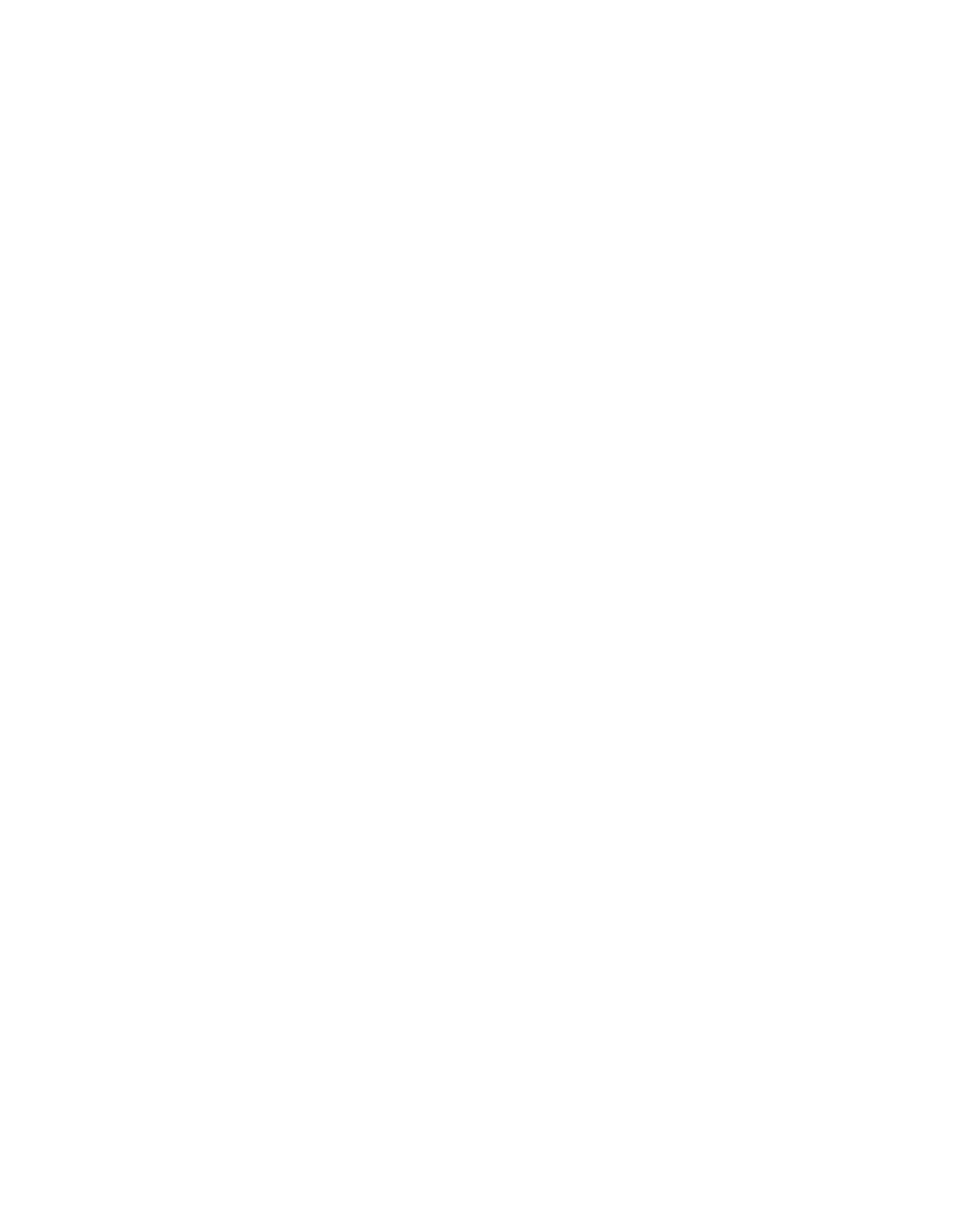



### **Debt Service Requirements**

# 17. Debt Service Requirements

| <b>Table of Contents</b>                                                 | Page |  |
|--------------------------------------------------------------------------|------|--|
|                                                                          |      |  |
| Debt Service Requirements                                                | 389  |  |
| Definitions of Various Types of Debt                                     | 390  |  |
| Transfer to Debt Service (Fiscal Years 2020 - 2023)                      | 393  |  |
| Debt Service Requirements - Fiscal Year 2022 - 2023                      | 394  |  |
| Debt Service Requirements - Five (Four) Years (Fiscal Years 2020 - 2024) | 395  |  |

This section includes information on the City of Hampton's debt service requirements for the upcoming fiscal year as well as a five year period. Detailed descriptions regarding the various types of debt are also included.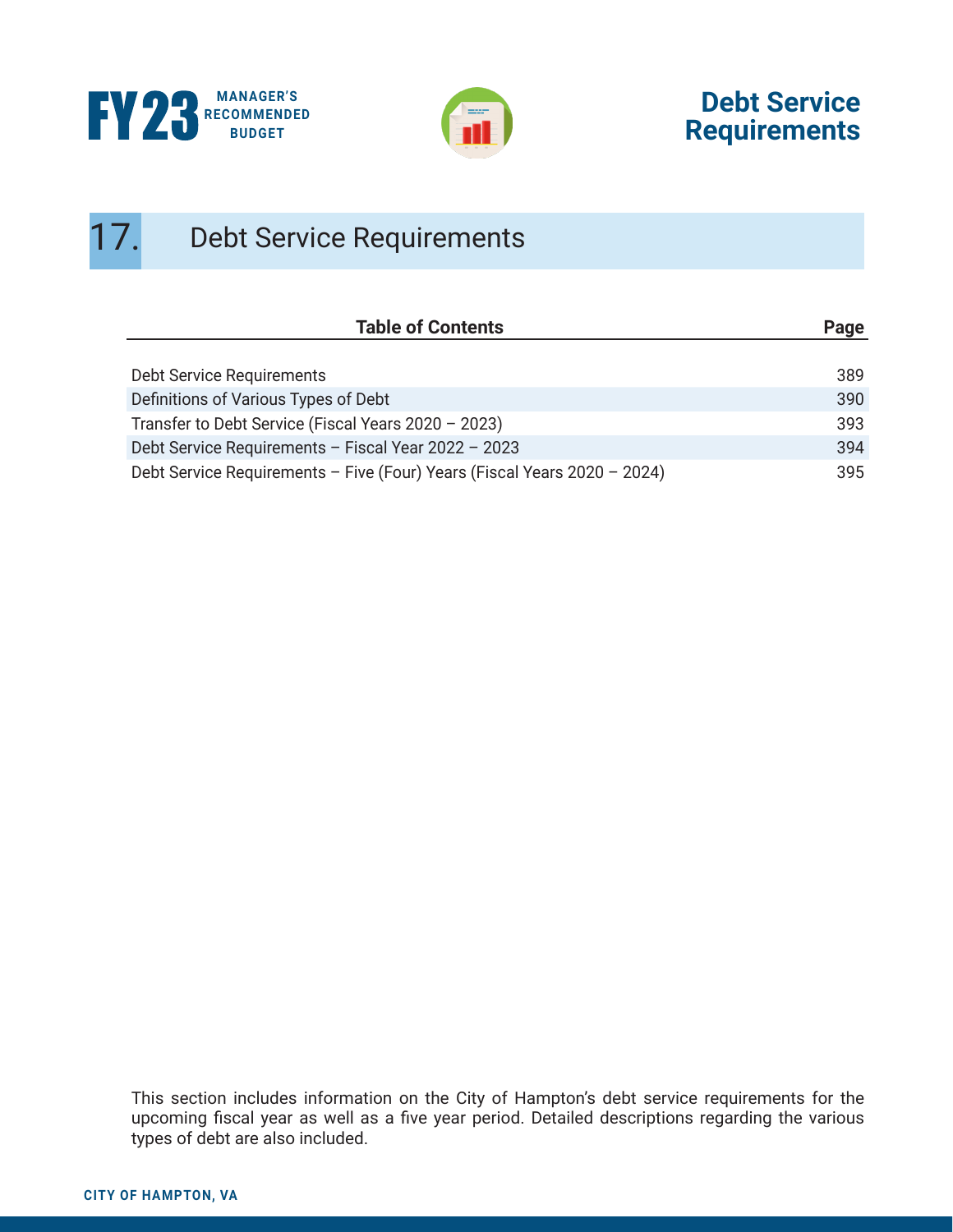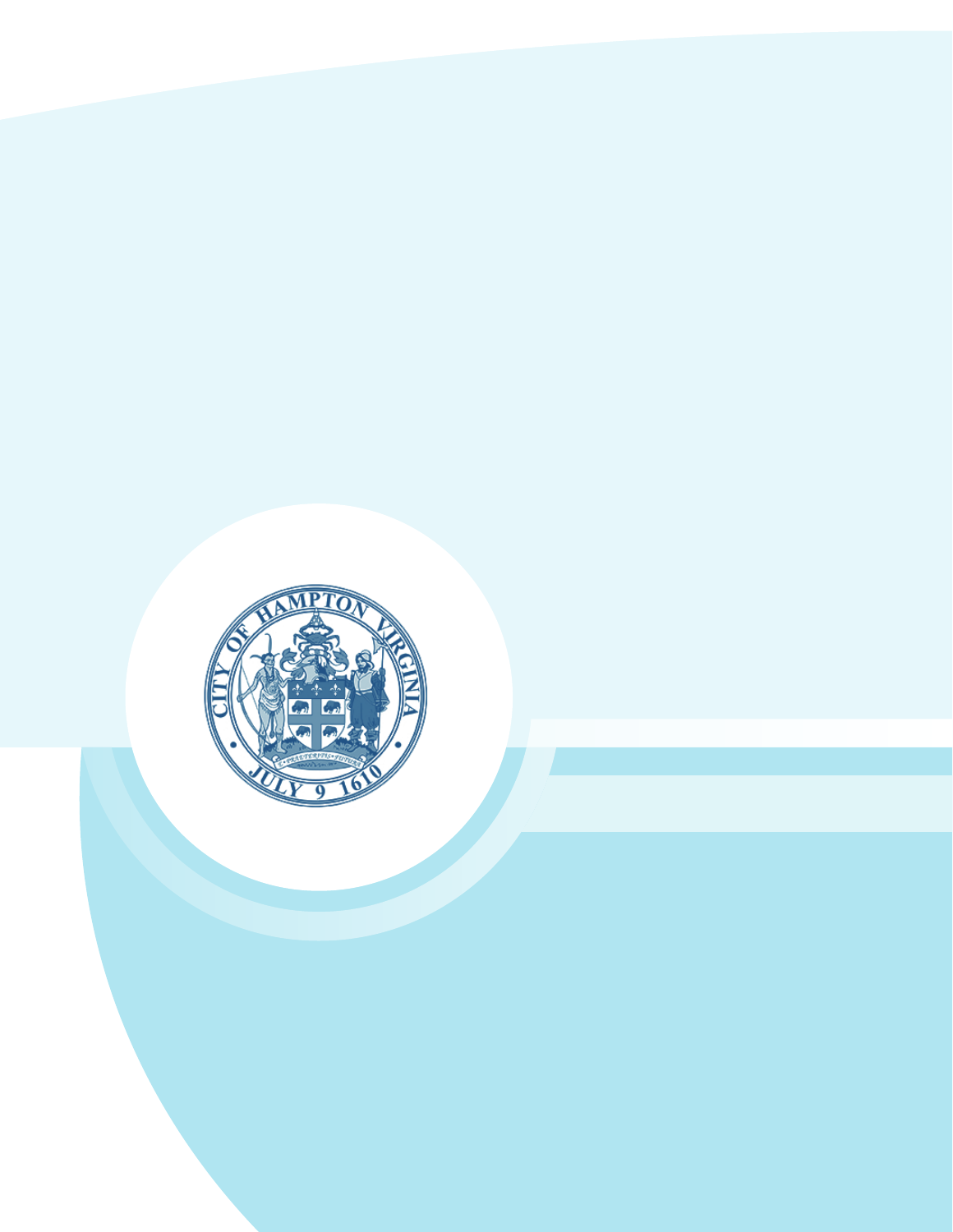



This section contains information on the City's debt service requirement for a five year schedule. Debt service is similar to a mortgage; the City borrows funds by selling bonds and agrees to repay the purchasers of those bonds over a 20 to 30 year period. Funds received by the City are used for the acquisition, construction and renovation of public facilities and infrastructure as well as major equipment purchases.

The rate of interest paid for borrowing these funds is determined by market conditions and the City's credit ratings from rating agencies such as Standard and Poor's, Moody's Investor Service and Fitch Rating. The City's credit worthiness is rated similar to the credit ratings of an average citizen. The better the score, the lower the interest rate charged on borrowing.

The Council Approved financial policies, amended in April 2007, set the parameters for borrowing and debt service as follows:

- General obligation debt shall not exceed 3% of the assessed value of all real estate within the City subject to taxation. The legal debt limit authorized by the Virginia State Statute limits bond issuing authority up to 10% of the assessed value.
- General obligation bonded debt, together with indirect debt which includes certain revenue-backed debt and subject to appropriation or moral obligation commitments and debt of certain special purpose entities (i.e. Community Development Authority), shall not exceed 4.5% of the estimated assessed value of all real and personal property subject to taxation within the City.
- Debt of certain special purpose entities, such as community development authorities, shall not exceed 1% of the assessed value of all real and personal property subject to taxation within the City.
- Debt service (direct and indirect) shall not exceed 10% of total expenditures of the General Fund plus the expenditures of City's public school system.
- The City shall retire at least 60% of the principal balance of general obligation bonded debt within 10 years of the date the debt is issued.
- A minimum of 2% to 6% of General Fund revenues will be applied to capital projects each year.
- The City will maintain an Unassigned General Fund Balance equal to 10% of the total General Fund and School Operating Fund revenues. To the extent Unassigned Fund Balance falls below the policy, the shortfall shall be replenished over a three-year period.

In addition to the financial policies, repayment period of the debt should not exceed the expected useful life of the capital project being funded. Included within this section is the "Debt Service Requirement" statement which shows the repayment schedule of general bonded debt, literary loans and revenue bonds for the City.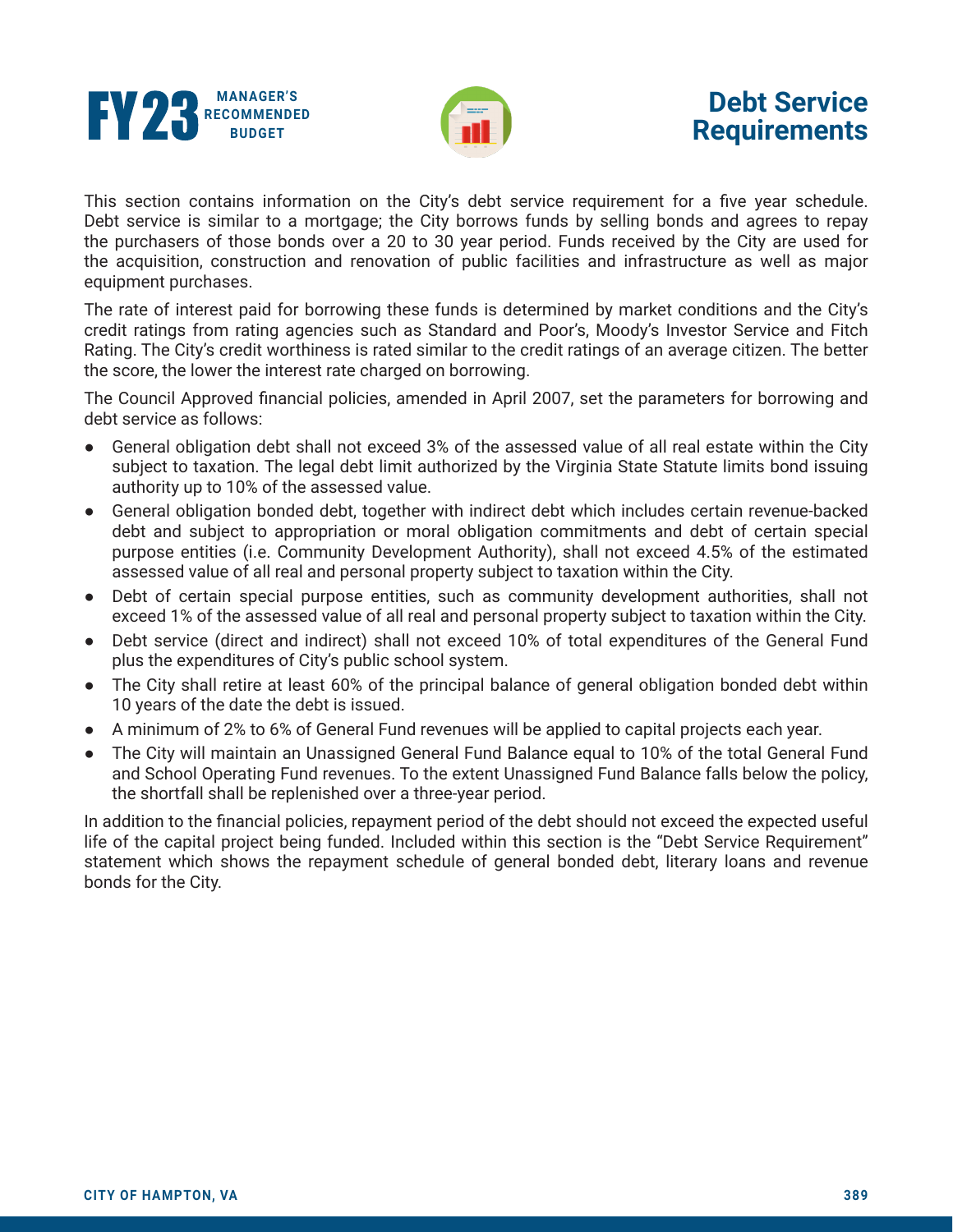



## **Definitions of Various Types of Debt**

The City of Hampton's debt service requirement may include one or more of the following debt instruments: Bond Anticipation Notes (BANs); General Obligation bonded debt; Literary Loans and debt associated with land acquired using a Letter of Credit. Debt service requirements for the Enterprise, Internal Service and Special Revenue Funds are accounted for in the respective Fund's activity.

#### **Bond Anticipation Notes**

A municipal note issued to obtain temporary or short-term financing for projects that will be repaid through the sale of bonds of a planned long-term bond issue.

#### **Build America Bonds (BABS) Subsidy**

The 2009 American Recovery and Reinvestment Act (ARRA) contained a provision for a new type of municipal security designed to assist localities in raising funds for local infrastructure projects. This program, entitled "Build America Bonds," was established as part of President Barack Obama's stimulus legislation as a means of lowering the borrowing cost for state and local bond issuers, thus directing more funds towards construction projects that would, in return, generate jobs.

#### **Capital Lease**

A capital lease is similar to a [loan agreement](http://www.businessdictionary.com/definition/loan-agreement.html) and is used for the [purchase](http://www.businessdictionary.com/definition/purchase.html) of a [capital asset](http://www.businessdictionary.com/definition/capital-asset.html). Repayment is structured in installments with fixed terms (number of months/years) and is non-cancelable. The financing company's ([lessor](http://www.businessdictionary.com/definition/lessor.html)) services are limited to [financing](http://www.businessdictionary.com/definition/financing.html) the asset; the City (lessee) pays all other costs including insurance, maintenance and taxes. Essentially, capital leases are considered a sale by the lessor and a purchase by the City (lessee), even though the title remains with the lessor. Leased assets are capitalized and shown on the City's [balance sheet](http://www.businessdictionary.com/definition/balance-sheet.html) as a fixed asset with a corresponding [non-current liability](http://www.businessdictionary.com/definition/non-current-liability.html) (lease [payable](http://www.businessdictionary.com/definition/payable.html)).

#### **Debt Service**

Debt Service refers to the amount of money necessary to repay the principal and interest on outstanding bonds or other debt. This amount, also known as the *debt service requirement*, refers to the total principal and interest (annual debt service) paid in a fiscal year. "Total debt service" refers to the total principal and interest paid throughout the life of a bond issue.

#### **General Bonded Debt**

General Bonded Debt is a long-term debt obligation that is backed by the "full faith and credit" pledge of the City's General Fund revenues.

#### **Line-of-Credit**

A line-of-credit is utilized to quickly take advantage of an opportunity to purchase physical assets such as real property. The City has no outstanding lines-of-credit to date.

#### **Literary Fund Loan**

In accordance with the *Code of Virginia* 22.1-146,

"The Board of Education may make loans or, subject to the approval of the General Assembly, loan interest rate subsidy payments from the Literary Fund to the school boards of the several school divisions making application therefor in the manner prescribed by law, authorized by the governing body and the school board, for the purposes of (i) erecting, altering or enlarging school buildings in such school divisions; (ii) purchasing and installing educational technology equipment and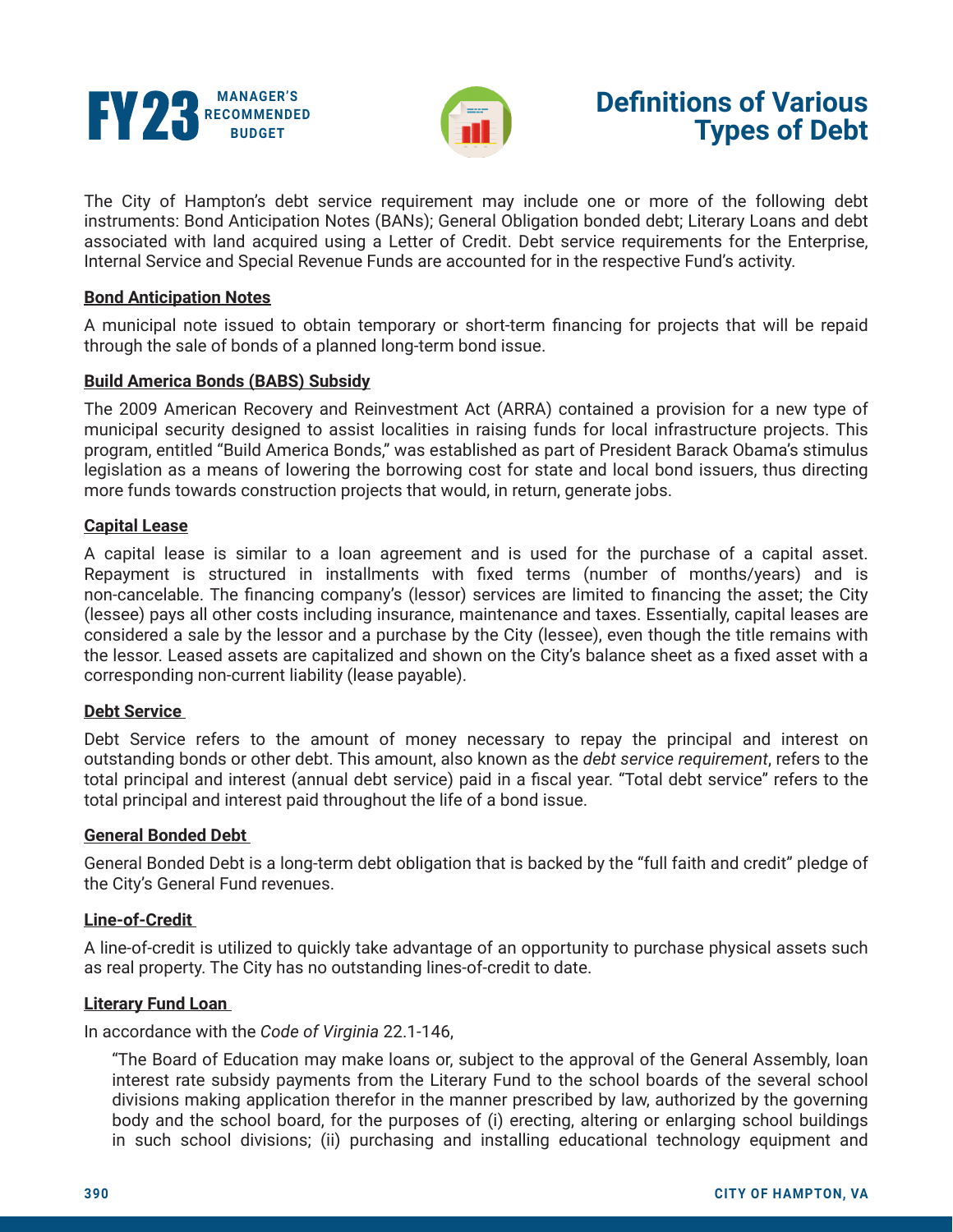



## **Definitions of Various Types of Debt**

infrastructure; (iii) equipping school buses for alternative fuel conversions and for construction of school bus fueling facilities for supplying compressed natural gas or other alternative fuels; and (iv) refinancing or redemption of negotiable notes, bonds and other evidences of indebtedness or obligations incurred by a locality on behalf of a school division which has an application for a Literary Fund loan for an approved school project pending before the Board of Education. For the purpose of this section, "alternative fuels" means motor fuels other than gasoline and diesel fuel."

The City's indebtedness includes a loan from the State Literary Loan Fund to fund major repairs and renovations at Hampton High School.

#### **Recovery Zone Economic Development Bonds Subsidy**

A new type of bond created by the American Recovery and Reinvestment Act (ARRA) passed by U. S. Congress in February 2009 is the Recovery Zone Economic Development Bonds Subsidy. The proceeds may be used to finance City projects with economic development outcomes. These projects would have to take place in a "Recovery Zone" which is defined as an area of the City that has significant poverty, unemployment, home foreclosures or general distress or that has already been federally designated as an Empowerment Zone or Renewal Community.

#### **Revenue Bonds**

The Hampton History Museum issued revenue bonds which are a special type of municipal bond where repayment is solely from revenues generated from and associated with the Hampton History Museum. Only those revenues specified in the legal contract between the bond holder and bond issuer are required to be used for repayment of the principal and interest of the bonds; other revenues such as property tax revenues are not to be encumbered.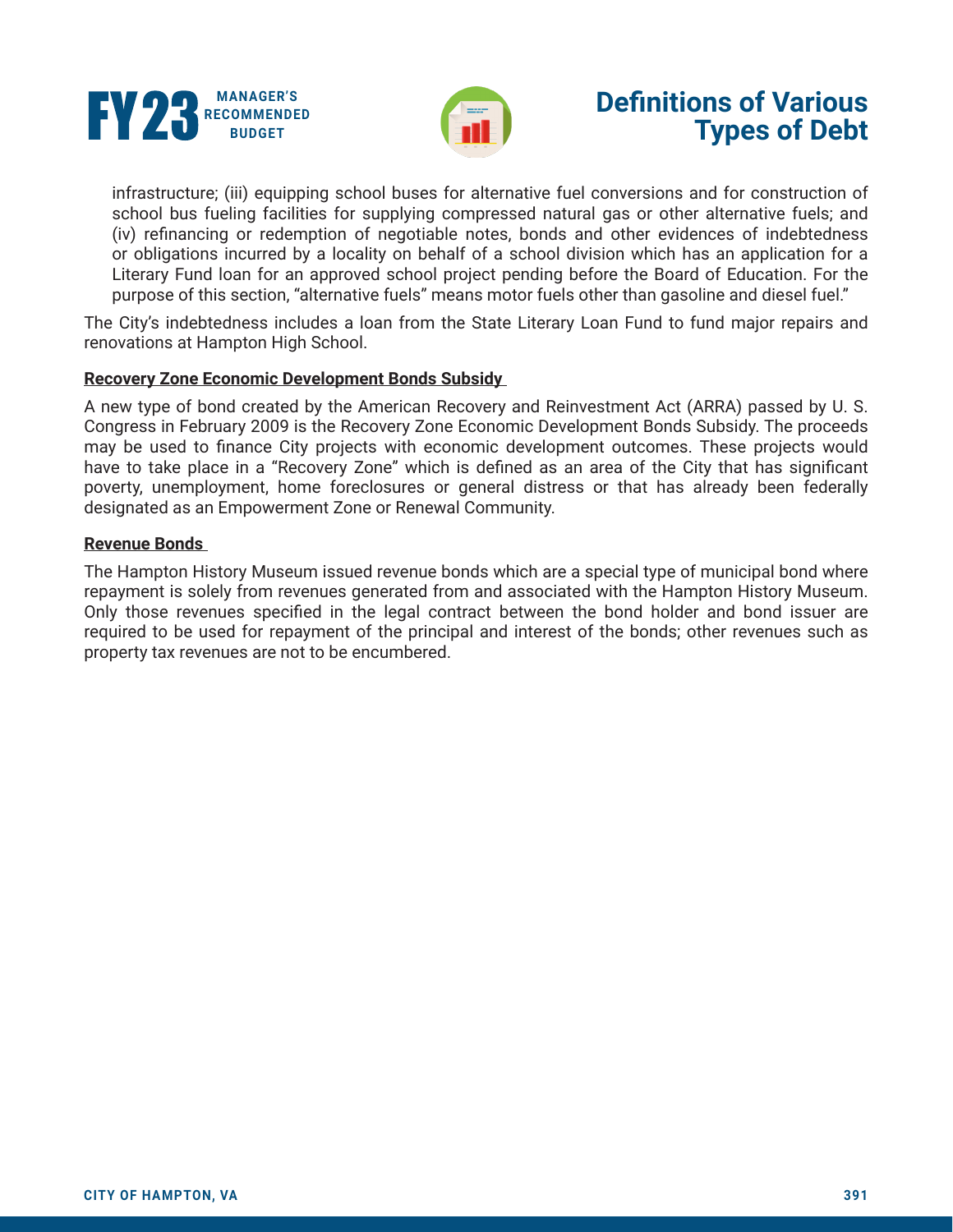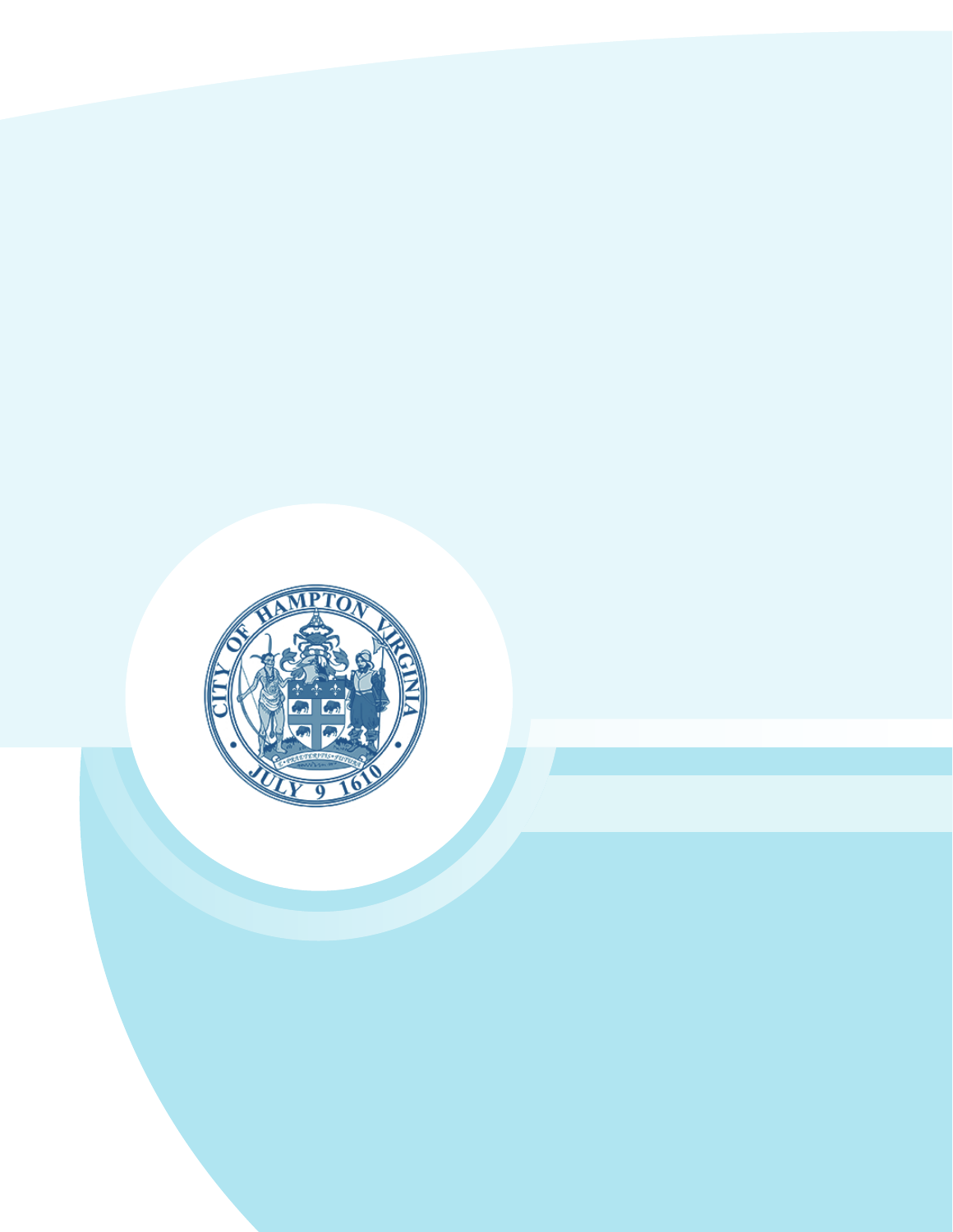



### Purpose

The purpose of Debt Service is to track the amount of money necessary to repay the principal and interest on outstanding bonds or other debt. This amount, known as the debt service requirement, refers to the total principal and interest (annual debt service) paid in a fiscal year.

| Departmental Breakdown     |                       |                       |                                                        |                         |                       |                          |
|----------------------------|-----------------------|-----------------------|--------------------------------------------------------|-------------------------|-----------------------|--------------------------|
| <b>Departments</b>         | 2020<br><b>Actual</b> | 2021<br><b>Actual</b> | 2022<br><b>Budget</b>                                  | 2022<br><b>Adjusted</b> | 2023<br><b>Budget</b> | Increase /<br>(Decrease) |
| Interest & Other Debt Cost | 10.349.510            | 10,580,820            | 13,574,230                                             | 13,574,230              | 12,959,438            | (614, 792)               |
| Principal                  | 22,407,064            | 19,331,787            | 21,451,277                                             | 21,451,277              | 22,066,069            | 614,792                  |
| <b>Grand Total</b>         |                       |                       | 32,756,574 29,912,607 35,025,507 35,025,507 35,025,507 |                         |                       |                          |

#### *Budget Note*

This is a maintenance level budget.

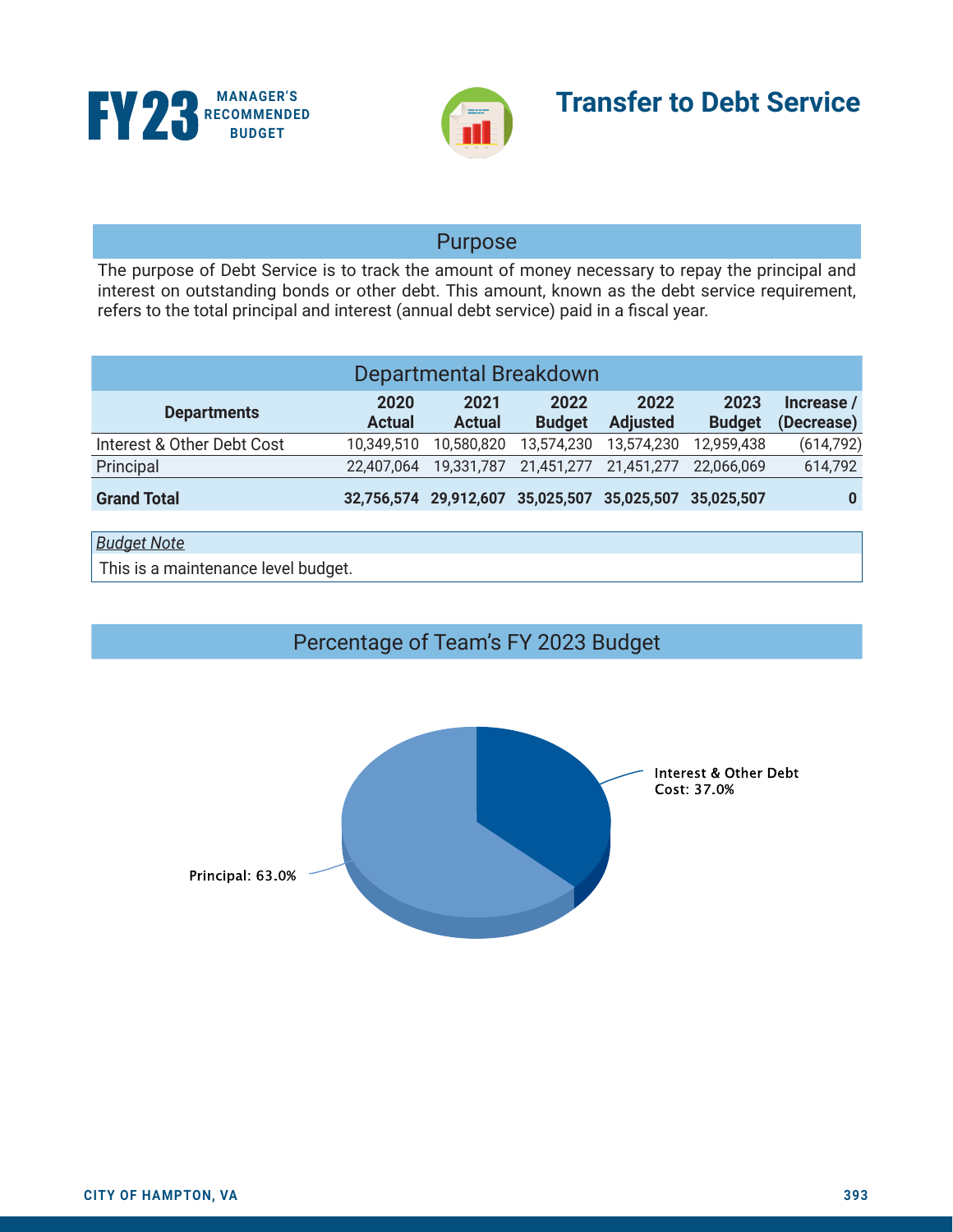





|                                                             | <b>FY 2022</b><br><b>Budget</b> | <b>FY 2023</b><br><b>Budget</b> | Increase /<br>(Decrease) |
|-------------------------------------------------------------|---------------------------------|---------------------------------|--------------------------|
| <b>General Bonded Debt:</b>                                 |                                 |                                 |                          |
| Principal                                                   | 21,233,378                      | 22,187,355                      | 953,977                  |
| Interest                                                    | 10,271,185                      | 13,030,669                      | 2,759,484                |
| FY21 Bond Issue <sup>(1)</sup>                              | 3,108,006                       | 0                               | (3,108,006)              |
| FY22 Bond Issue <sup>(1)</sup>                              | 615,076                         | 0                               | (615,076)                |
| Subtotal - Bonded Debt                                      | 35,227,645                      | 35,218,024                      | (9,621)                  |
| Less:                                                       |                                 |                                 |                          |
| <b>Build America Bonds</b>                                  | (83, 393)                       | (73,772)                        | 9,621                    |
| Recovery Zone Economic Development Bonds                    | (36,308)                        | (36,308)                        | 0                        |
| <b>Qualified School Construction Bonds</b>                  | (127,437)                       | (127,437)                       | 0                        |
| Subtotal                                                    | 34,980,507                      | 34,980,507                      | 9,621                    |
| Net Debt Service - General Bonded Debt                      | 34,980,507                      | 34,980,507                      | $\Omega$                 |
| <b>Total Debt Service BEFORE Bank Charges</b>               | 34,980,507                      | 34,980,507                      | $\overline{0}$           |
| <b>Bank Administrative Charges</b><br>Letter of Credit Fees | 15,000<br>30,000                | 15,000<br>30,000                | 0<br>$\overline{0}$      |
| Total Debt Service - General Fund                           | 35,025,507                      | 35,025,507                      | $\bf{0}$                 |

#### **Notes:**

1) FY21, FY22 and FY23 bonds were already issued and the principal and interest amounts are reflected in the FY23 budget column.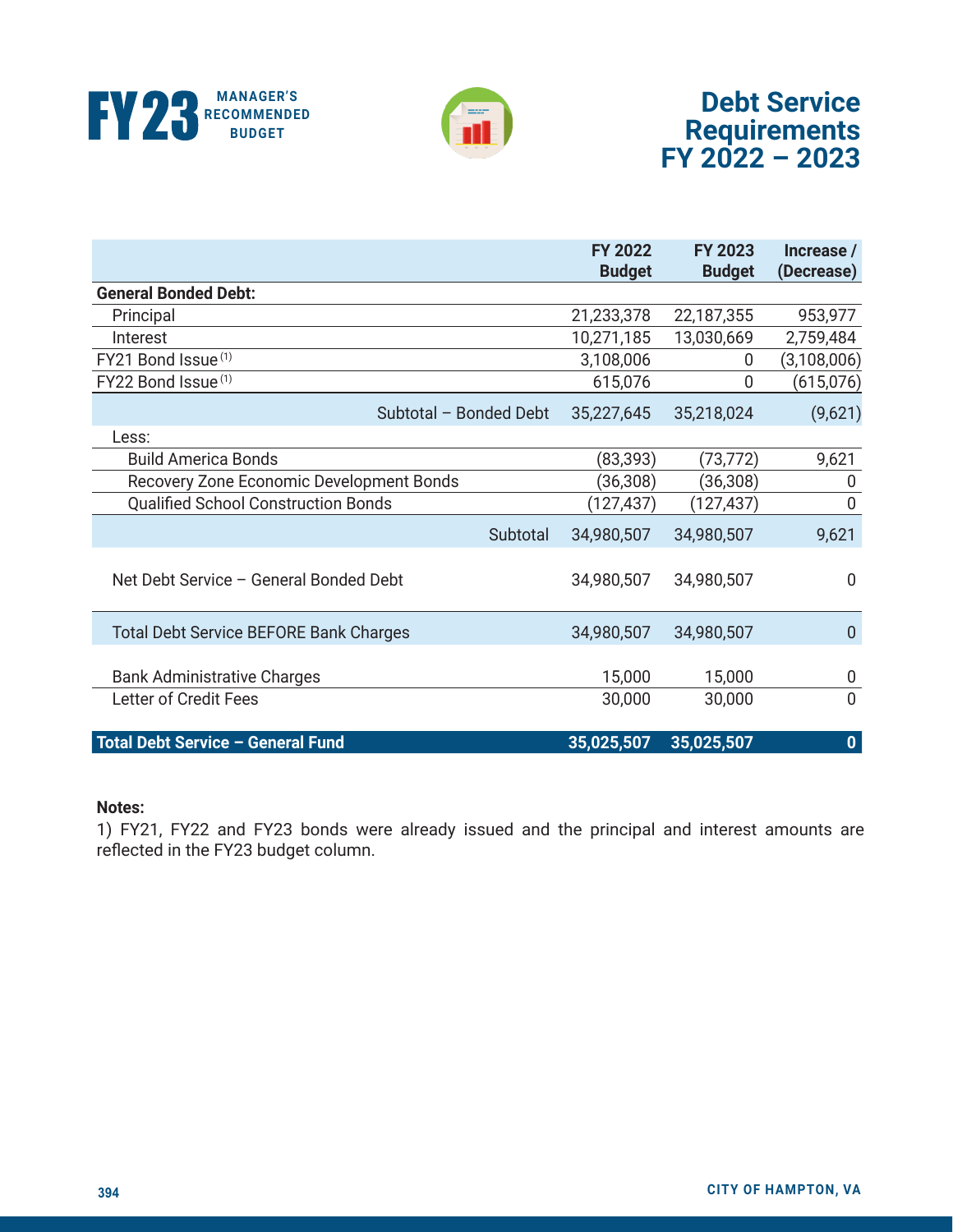





|                                                      | <b>FY 2022</b><br><b>Budget</b> | <b>FY 2023</b><br><b>Budget</b> | <b>FY 2024</b><br><b>Budget</b> | <b>FY 2025</b><br><b>Budget</b> | <b>FY 2026</b><br><b>Budget</b> |
|------------------------------------------------------|---------------------------------|---------------------------------|---------------------------------|---------------------------------|---------------------------------|
| <b>General Bonded Debt:</b>                          |                                 |                                 |                                 |                                 |                                 |
| Principal                                            | 21,233,378                      | 22,187,355                      | 21,859,755                      | 21,590,649                      | 20,651,019                      |
| Interest                                             | 10,271,185                      | 13,030,669                      | 12,838,269                      | 12,680,222                      | 12,128,377                      |
| FY21 Bond Issue <sup>(1)</sup>                       | 3,108,006                       | $\boldsymbol{0}$                | $\overline{0}$                  | 0                               | $\mathbf{0}$                    |
| FY22 Bond Issue <sup>(1)</sup>                       | 615,076                         | $\boldsymbol{0}$                | $\overline{0}$                  | $\mathbf 0$                     | $\boldsymbol{0}$                |
| Proposed FY24 Bond Issue <sup>(2)</sup>              | 0                               | $\boldsymbol{0}$                | 520,000                         | 947,153                         | 1,618,077                       |
| Proposed FY25 Bond Issue <sup>(3)</sup>              | 0                               | 0                               | 0                               | 0                               | 820,551                         |
| Proposed FY26 Bond Issue <sup>(4)</sup>              | 0                               | 0                               | $\overline{0}$                  | 0                               | $\mathbf 0$                     |
| Subtotal - Bonded Debt                               | 35,227,645                      | 35,218,024                      | 35,218,024                      | 35,218,024                      | 35,218,024                      |
| Less:                                                |                                 |                                 |                                 |                                 |                                 |
| <b>Build America Bonds Subsidy</b>                   | (83, 393)                       | (73, 772)                       | (73, 772)                       | (73, 772)                       | (73, 772)                       |
| <b>Recovery Zone Economic</b><br>Development Bonds   | (36, 308)                       | (36, 308)                       | (36, 308)                       | (36, 308)                       | (36, 308)                       |
| <b>Qualified School Construction</b><br><b>Bonds</b> | (127, 437)                      | (127, 437)                      | (127, 437)                      | (127, 437)                      | (127, 437)                      |
| Subtotal                                             | 34,980,507                      | 34,980,507                      | 34,980,507                      | 34,980,507                      | 34,980,507                      |
| Net Debt Service-General Bonded<br>Debt              | 34,980,507                      | 34,980,507                      | 34,980,507                      | 34,980,507                      | 34,980,507                      |
| <b>Total Debt Service BEFORE Bank</b><br>Charges     | 34,980,507                      | 34,980,507                      | 34,980,507                      | 34,980,507                      | 34,980,507                      |
| <b>Bank Administrative Charges</b>                   | 15,000                          | 15,000                          | 15,000                          | 15,000                          | 15,000                          |
| Letter of Credit Fees                                | 30,000                          | 30,000                          | 30,000                          | 30,000                          | 30,000                          |
| <b>Total General Fund Debt Service</b>               | 35,025,507                      | 35,025,507                      | 35,025,507                      | 35,025,507                      | 35,025,507                      |

#### **Notes:**

1) FY21, FY22 and FY23 bonds were already issued and the principal and interest amounts are reflected in the FY23-26 budget columns.

2) Proposed FY24 General Obligation Bond issue of \$18.4 million.

3) Proposed FY25 General Obligation Bond issue of \$16.6 million.

4) Proposed FY26 General Obligation Bond issue of \$18.6 million.